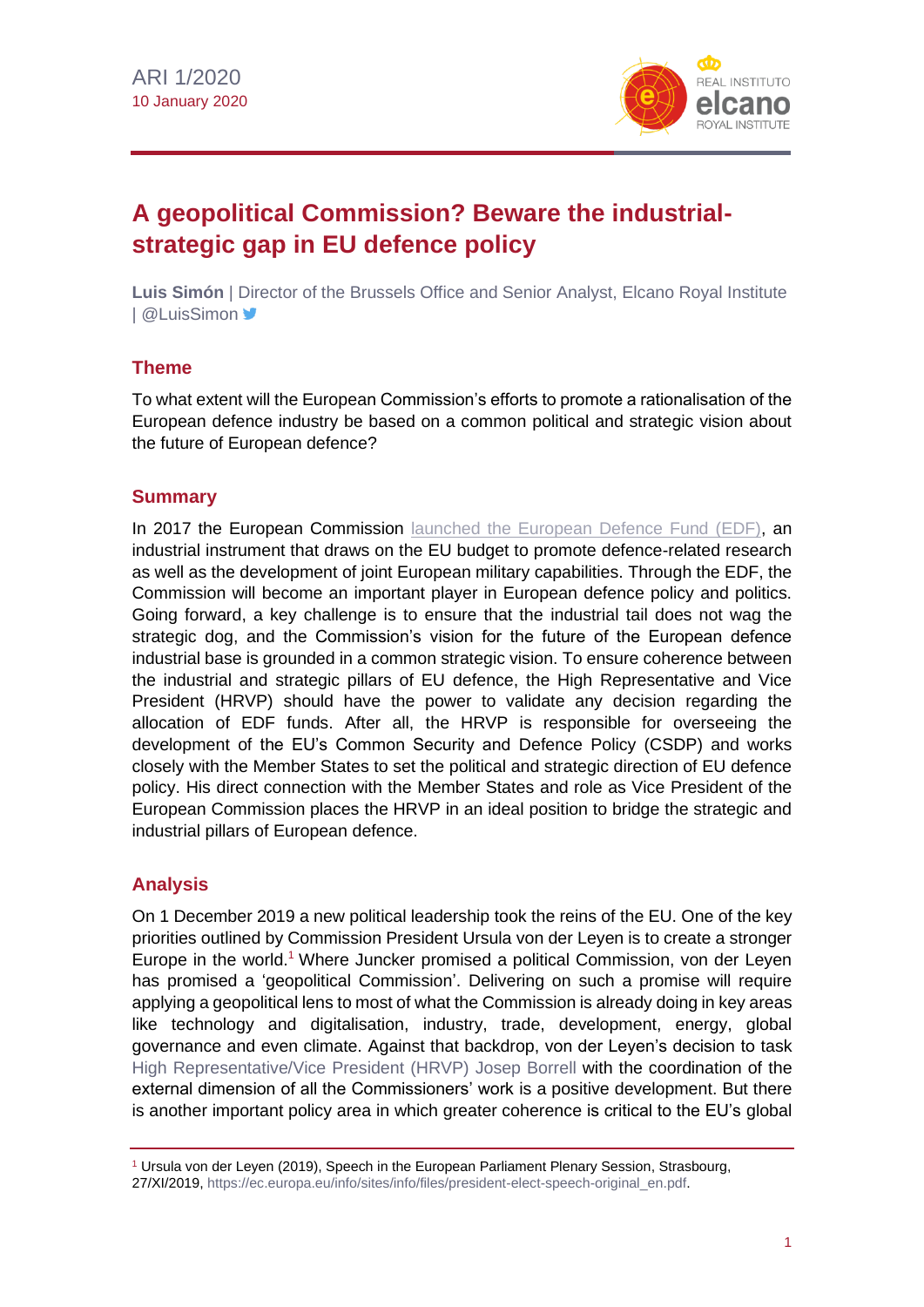standing: defence, including its operational, capability development, armaments and research components.

In June 2017 the European Commission launched the European Defence Fund, a vehicle that aims to provide financial incentives to Member States with a view to advancing towards a more efficient and competitive European defence industrial base.<sup>2</sup> EDF money will be devoted to financing cooperative defence research as well as the joint development of European military capabilities up to the prototype phase. The Commission has proposed to devote €13 billion for the EDF between 2021 and 2027 (or €1.8 billion per year). Going forward, the EDF faces a number of legal, technical, financial and political challenges –as indeed illustrated by current negotiations on the Multiannual Financial Framework, which threaten to reduce the money allocated to the EDF and other defence-related initiatives–. However, what matters is not so much the money devoted during the initial 2020-27 period, but the fact that the EDF can begin to set the parameters for further European defence-industrial consolidation, and even integration.

To what extent will the EDF and the Commission's efforts on the defence-industrial front be based on a common politico-strategic vision about the future of European defence?

The answer to that important question will largely depend on the extent to which the HRVP is implicated in the decision to allocate EDF funds. After all, the HRVP is in charge of the EU's Common Security and Defence Policy and has the 'constitutional' legitimacy and responsibility to ensure that all aspects of European defence policy are strategically or geopolitically grounded. His role as chair of the Foreign Affairs Council underscores the HRVP's connection to the Member States, who remain the pivotal actors when it comes to EU defence policy. Moreover, his status as Vice President of the European Commission means the HRVP is also the natural bridge between the Council and the European Commission. Last but not least, the HRVP is also Head of the European Defence Agency (EDA), an intergovernmental body tasked by the Treaty with the prioritisation of EU defence capabilities and planning.<sup>3</sup>

To be sure, the EDF is a European Commission initiative, whose legal basis is not defence, but industrial policy. <sup>4</sup> Decisions are adopted by a process of 'double comitology', which means that the Member States have a vote on the EDF work programme as well as on the final decision to allocate EDF funds. Such decisions, however, are adopted by Qualified Majority Voting, and on the basis of a process coordinated by the European Commission. President von der Leyen has given Thierry

<sup>&</sup>lt;sup>2</sup> See, eg, Sophia Besch (2017), 'What future for the European Defence Fund?", CER Insight, 28/VI/.

<sup>&</sup>lt;sup>3</sup> See Jorge Domecq (2018), 'Coherence and focus on capability priorities: why EDA's role in CARD, PESCO and EDF matters', ARI nr 54/2018, Elcano Royal Institute; on the dynamic interaction between the European Commission and European Defence Agency see Daniel Fiott (2015), 'The European Commission and the European Defence Agency: a case of institutional rivalry?', *Journal of Common Market Studies*, vol. 53, nr 3, p. 542-557.

<sup>4</sup> On the Commission's evolving role in European defence see Chantal Lavallée (2018), 'The European Commission: an enabler for the European Security and Defence Union', ARI nr 59/2018, Elcano Royal Institute,

[http://www.realinstitutoelcano.org/wps/portal/rielcano\\_en/contenido?WCM\\_GLOBAL\\_CONTEXT=/elcano/e](http://www.realinstitutoelcano.org/wps/portal/rielcano_en/contenido?WCM_GLOBAL_CONTEXT=/elcano/elcano_in/zonas_in/ari59-2018-lavallee-european-commission-enabler-for-european-security-defence-union) [lcano\\_in/zonas\\_in/ari59-2018-lavallee-european-commission-enabler-for-european-security-defence](http://www.realinstitutoelcano.org/wps/portal/rielcano_en/contenido?WCM_GLOBAL_CONTEXT=/elcano/elcano_in/zonas_in/ari59-2018-lavallee-european-commission-enabler-for-european-security-defence-union)[union.](http://www.realinstitutoelcano.org/wps/portal/rielcano_en/contenido?WCM_GLOBAL_CONTEXT=/elcano/elcano_in/zonas_in/ari59-2018-lavallee-european-commission-enabler-for-european-security-defence-union)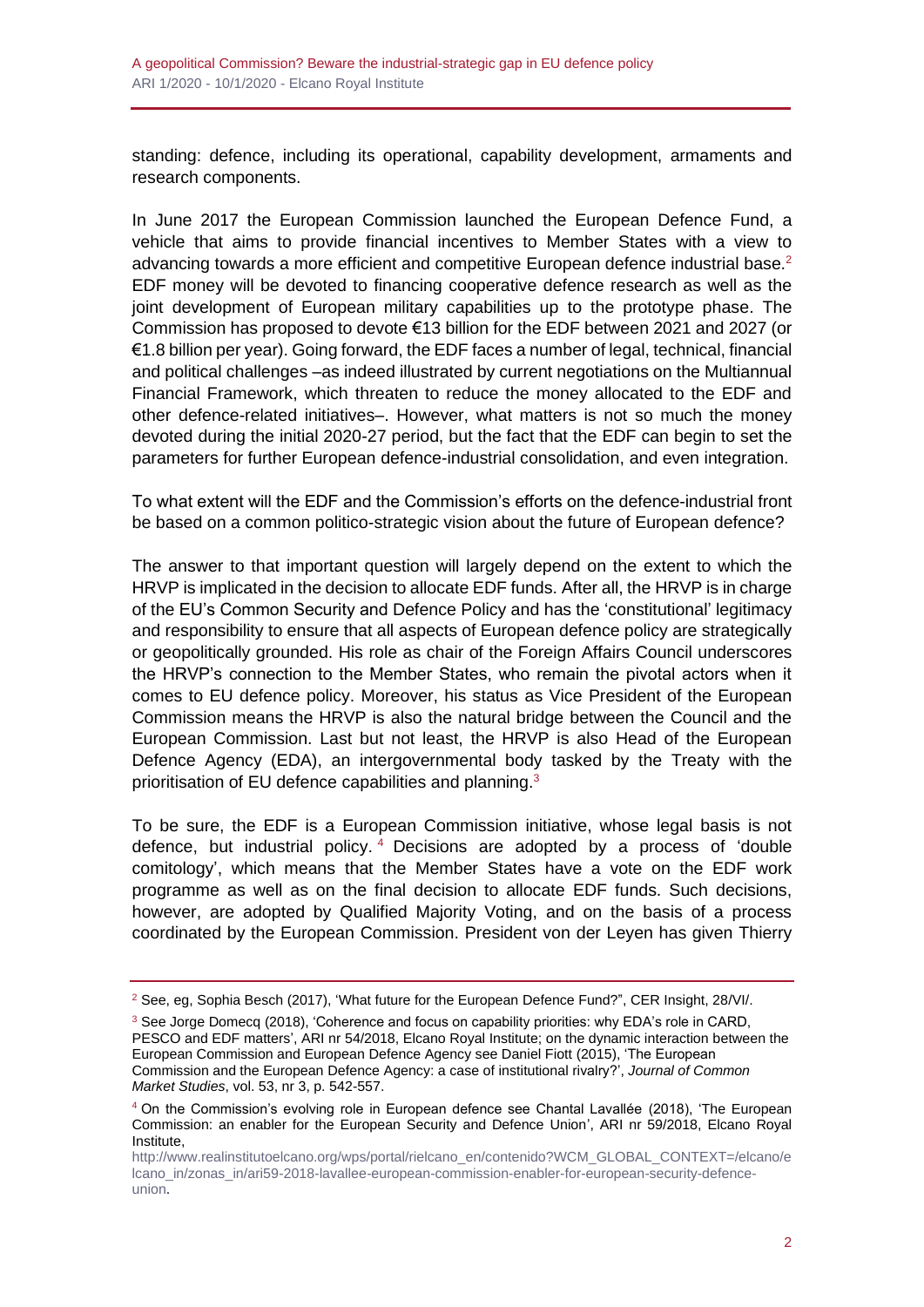Breton –the new Commissioner for the Internal Market– direct responsibility for managing the EDF. It is Commissioner Breton who must come up with a proposal to assign EDF funds to different projects, drawing on the support and expertise of the new Directorate General for Defence Industry and Space, which fill fall under its remit. Breton himself will report to Executive Vice President Margrethe Vestager (responsible for a 'Europe fit for the Digital Age') but will have no hierarchical link with HRVP Borrell.

A number of measures have been adopted to ensure some level of interface between the industrial and strategic pillars of European defence. One such measure includes tasking the EDA with identifying the capabilities Europe needs, through the so-called Capability Development Process (CDP), and ensuring that EDF money allocations use the CDP as a compass.<sup>5</sup> Another such measure relates to the provision of additional EDF funding for projects linked to the Permanent Structured Cooperation (PESCO), an intergovernmental framework that seeks to promote the joint development of defence capabilities and is coordinated by the HRVP through the EDA. The more PESCO projects are financed through EDF, the more coherent European defence policy will be. In this vein, the European Council explicitly tasked the HRVP in June 2019 to 'keep promoting the coherent implementation of defence initiatives (CARD, PESCO, EDF) in close coordination with Member States and involving close cooperation between EEAS, Commission services and the EDA'.

President von der Leyen has also taken a number of important steps to strengthen coherence between the different elements of the EU's defence policy. In her revised mission letter of 1 December 2020, she instructed Breton to 'work closely' with the HRVP. Additionally, the Commission will have coordination structures in place at the political level, akin to the Project Team on Defence Union of the last mandate. These are all positive steps. However, the lack of a hierarchical relationship between the HRVP and the Internal Market Commissioner and the absence of enforcement mechanisms to ensure that either CDP's or the HRVP's criteria are taken into account in the allocation of EDF funds means there is no guarantee that the funds will be disbursed on the basis of strategic or geopolitical considerations. Not because the Commission is itself unable to think strategically or geopolitically. After all, as a diplomatic service, the EEAS is akin to a foreign ministry, and thus lacks serious expertise in defence policy. In fact, it could be further argued that President von der Leyen's own background in defence gives her an expertise that few other EU leaders have. And nothing prevents the Commission from hiring defence experts to ensure the EDF is supported by appropriate strategic oversight in-house. But that is beside the point. After all, it is the HRVP who is responsible for the CSDP, and thus the only one who can legitimately claim to safeguard the strategic orientation of EDF funds. Anything other than that may generate fears in national capitals about a communitarisation of defence policy through the back door –and it may backfire sooner or later–.

<sup>5</sup> For a comprehensive overview of the different EU defence initiatives and how they relate to each other see Pedro A. Serrano de Haro (2019), 'The bundle of sticks: a stronger European defence to face global challenges', Working Paper nr 03/2019, Elcano Royal Institute,

[http://www.realinstitutoelcano.org/wps/portal/rielcano\\_en/contenido?WCM\\_GLOBAL\\_CONTEXT=/elcano/e](http://www.realinstitutoelcano.org/wps/portal/rielcano_en/contenido?WCM_GLOBAL_CONTEXT=/elcano/elcano_in/zonas_in/wp03-2019-serrano-the-bundle-of-sticks-stronger-european-defence-to-face-global-challenges) [lcano\\_in/zonas\\_in/wp03-2019-serrano-the-bundle-of-sticks-stronger-european-defence-to-face-global](http://www.realinstitutoelcano.org/wps/portal/rielcano_en/contenido?WCM_GLOBAL_CONTEXT=/elcano/elcano_in/zonas_in/wp03-2019-serrano-the-bundle-of-sticks-stronger-european-defence-to-face-global-challenges)[challenges.](http://www.realinstitutoelcano.org/wps/portal/rielcano_en/contenido?WCM_GLOBAL_CONTEXT=/elcano/elcano_in/zonas_in/wp03-2019-serrano-the-bundle-of-sticks-stronger-european-defence-to-face-global-challenges)